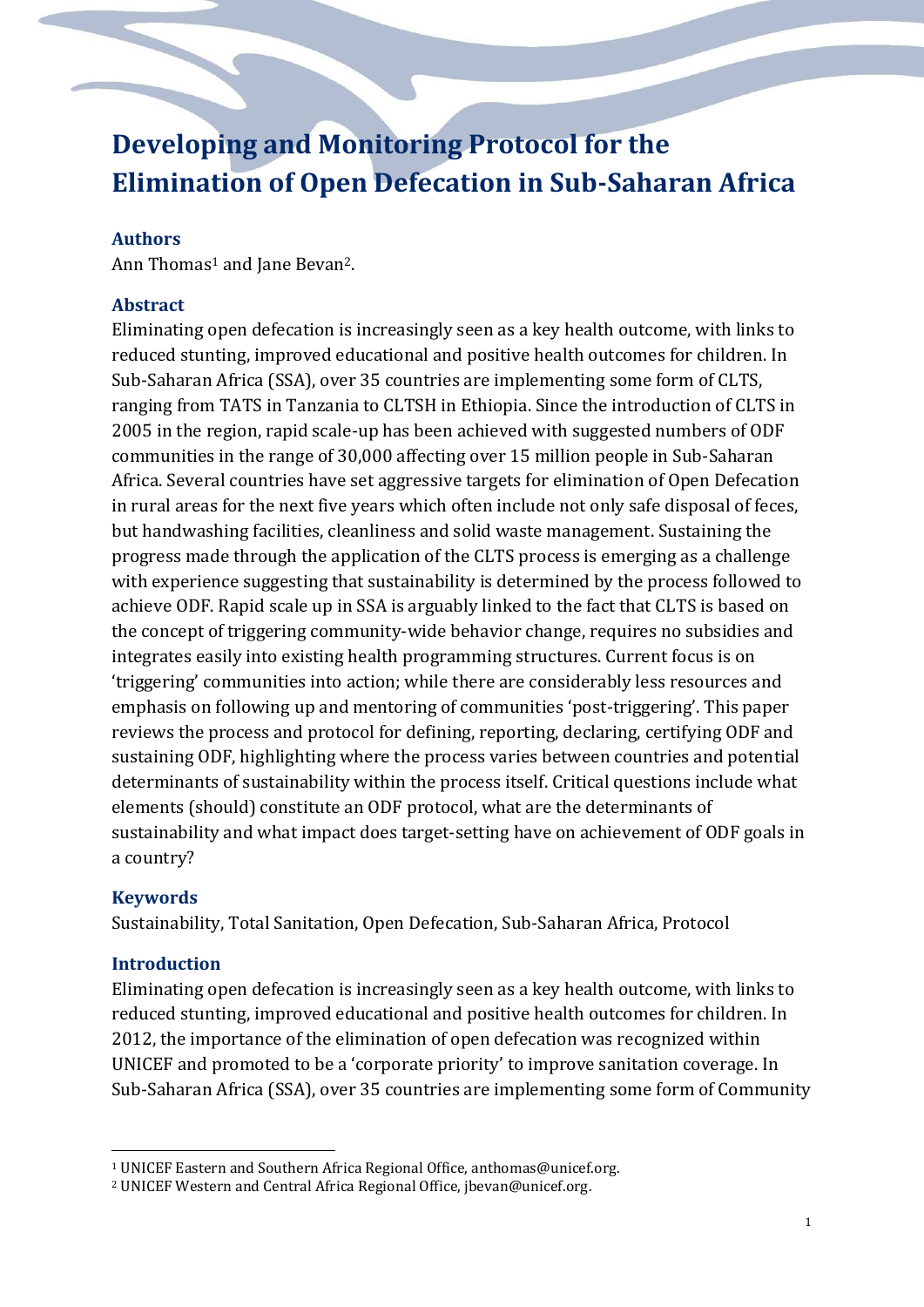Approaches to Total Sanitation (CATS<sup>3</sup>), ranging from Tanzania Approach to Total Sanitation (TATS) in Tanzania to Community Led Total Sanitation and Hygiene (CLTSH) in Ethiopia. These programs differ primarily in how Open Defecation Free (ODF) status is defined, the scope of outcomes (i.e. elimination of Open Defecation alone or plus handwashing, environmental cleanliness etc.) and also in terms of the process by which the program is implemented.

Variations in programming offer an opportunity to learn about what may be determinants of sustainability of ODF programming. This paper reviews the variation in implementation of ODF across 20 countries in SSA and what should be learned from the experience to date.

# **Key elements of an ODF Protocol**

A protocol, as defined by the Oxford English Dictionary, is an …"accepted or established code of procedure"…, and in this context is usually a printed and widely distributed national-level document that sets out the steps to achieve ODF status.

The key elements that make up an ODF protocol, based on this review of country processes include:

- 1. A process for identifying communities and developing baselines
- 2. A clear and agreed upon definition of ODF plus indicators
- 3. A process for triggering communities
- 4. A mechanism for reporting ODF achievement
- 5. A process for verification of ODF status
- 6. A process for certification of ODF status/ recognition of ODF achievement and
- 7. A plan for post-ODF monitoring/follow up.

# **Identifying communities and setting baselines**

Selection of communities to work with is a critical step. The CLTS Handbook $4$  outlines factors which may predispose some communities towards successful triggering. Consideration of timing and social factors are also critical first steps in helping to identify local champions that can support expansion of the program and provide insights into what works in a given context. A key parameter of these pre-triggering meetings is to establish baselines of current practice in the community so as to be able to gauge progress and impact of the program. This often includes recording population and household numbers and existing latrine coverage.

<sup>&</sup>lt;u>.</u> <sup>3</sup> CATS = Community Approaches to Total Sanitation – see CATS Field Note, UNICEF 2009

<sup>4</sup> CLTS Manual, Kar & Chambers, IDS, 2008.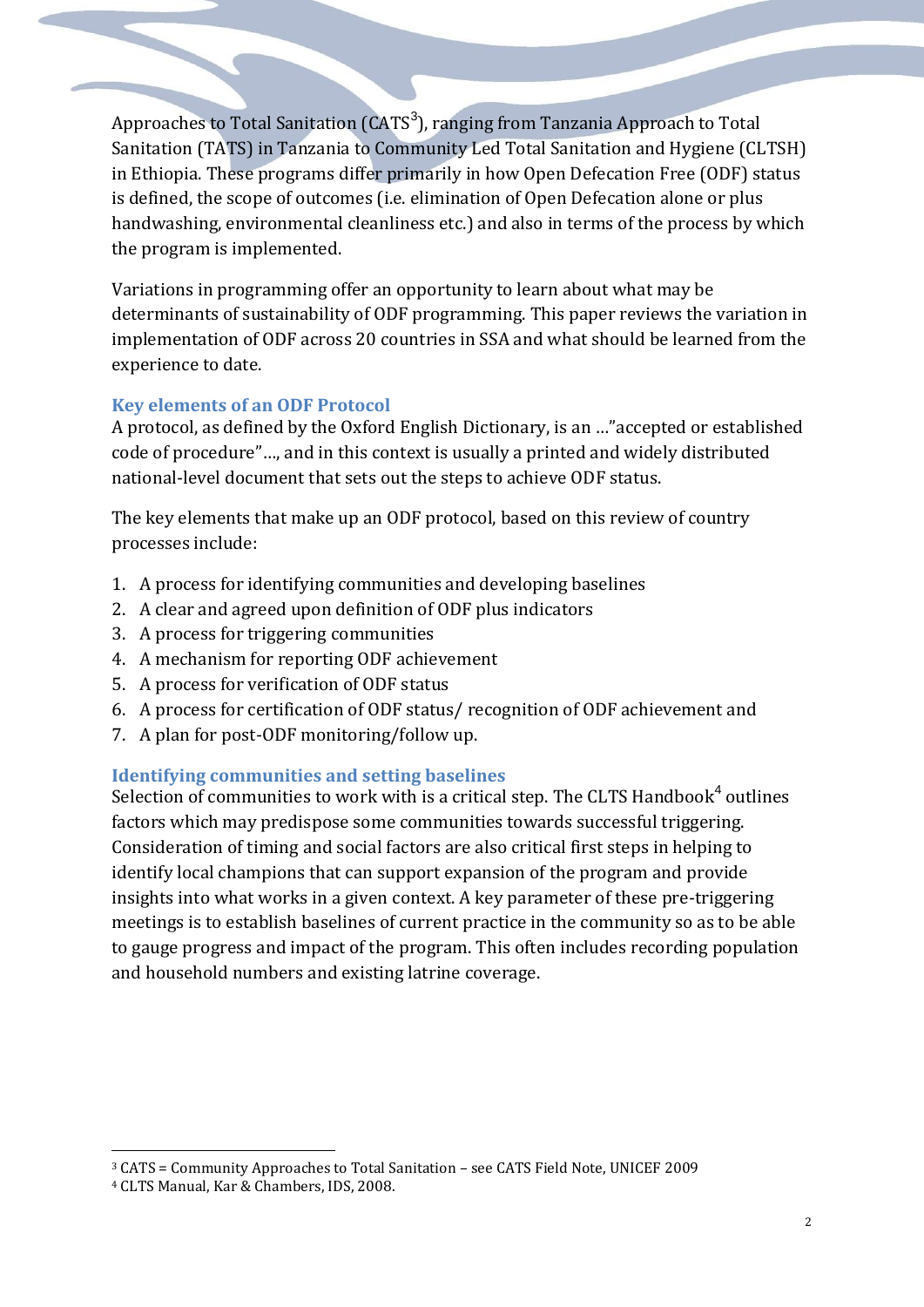

# **2. ODF Definitions and Indicators**

Open defecation free is defined most basically as the absence of the practice of open defecation in a prescribed community, region or nation. Implicitly it means that all members of that community have access to and are using a latrine. The translation of the definition into monitorable indicators is where we see the reflection of priorities

*Photo 1: Simple latrine with hand washing facility in Nyakach district in Kisumu, Kenya.* 



*Source: UNICEF Kenya.*

and nuances in definition. It is critical that at the national level, there exists a clear and agreed upon definition of ODF and set of indicators that will be used to declare and monitor ODF status.

In terms of the **'primary' definition of ODF**, almost every country surveyed in the region includes an indicator of 'use of latrines'. This can mean either each household having a latrine and/or evidence of no open defecation. Cameroon, Cote d'Ivoire, Kenya, Mali, Nigeria, Sierra Leone and Togo insist that every

household in the community have a latrine. Others: Gambia, Ghana and Mauritania are more concerned with the elimination of the practice of open defecation and hence shared latrines and the 'cat' method (burying feces in the ground) are acceptable options. Similarly, almost all countries require that children's feces must be safely disposed of and that there are handwashing facilities.

Many countries include **'secondary' elements** of personal hygiene and environmental cleanliness in order to leverage the CLTS process to achieve broader outcomes – this is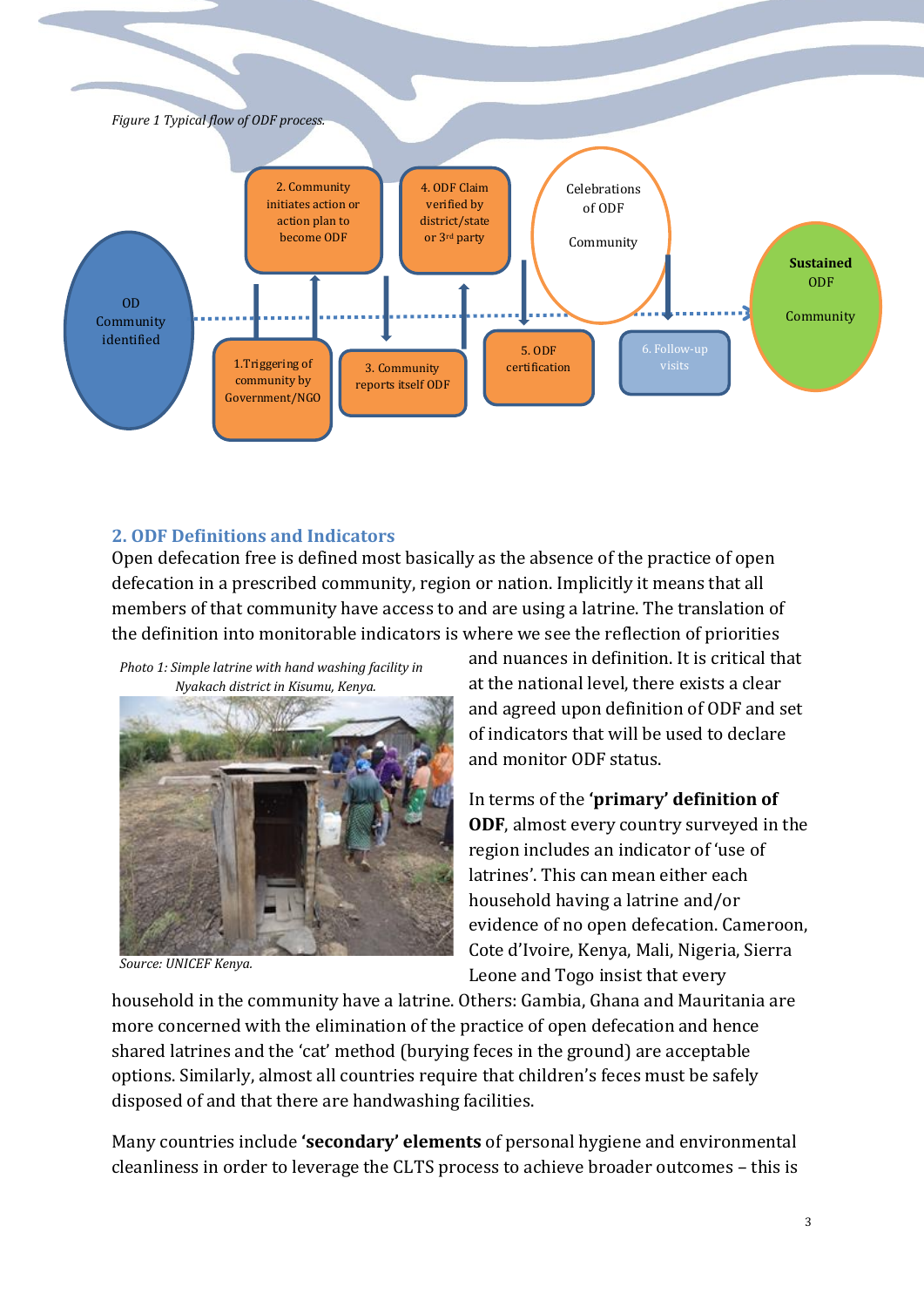often referred to as an ODF + status. In Ethiopia for example, the CLTSH protocol, developed in 2012 uses a flag system to promote the extent to which a village has achieved ODF status:

- Yellow flags show that a community has met minimal standards towards ODF (i.e. at least 50% of households have completed latrine construction) – expected at approximately 2 months post-triggering
- Green flags show that 100% latrines are constructed and in use and that latrines have been built in public areas – expected at about six months post-triggering
- White flags indicate 100% latrines in use with working handwashing facilities, / safe water handling and water sources are protected from potential contamination with good drainage – expected about one year post-triggering.
- A red flag indicates relapse of a community to a previous lower standard of sanitation and hygiene practice: OD, low handwashing rates $^5$  and poor household water management<sup>6</sup>

Some countries impose an additional requirement about the design of the latrine. In Niger, for instance, the protocol specifies that latrines are expected to have a superstructure to ensure dignity and privacy to the user, while in Mali, latrines must have covers to keep out flies.

Secondary ODF requirements may involve general environmental sanitation requirements and evidence of personal and domestic hygiene practice. In India, schools in the village also need to have toilets, and households need to have functional garbage disposal systems if the community is to be declared open defecation free. In Niger, verification teams are asked to look at whether the roads in the village are clean, while in Nigeria, health centers and markets are expected to have latrines with handwashing facilities. Essentially, while ODF verification has primarily targeted open defecation, the facilitation process used to achieve ODF has been very effective in promoting the adoption of other critical hygiene behaviors and hence we frequently find governments are leveraging the triggering process for enhanced health outcomes.

<u>.</u>

<sup>5</sup> Usually measured by the proxy indicator of the presence of HWWS facilities in use.

<sup>6</sup> Federal Democratic Republic of Ethiopia CLTSH Verification and Certification Protocol, Ministry of Health, January 2012.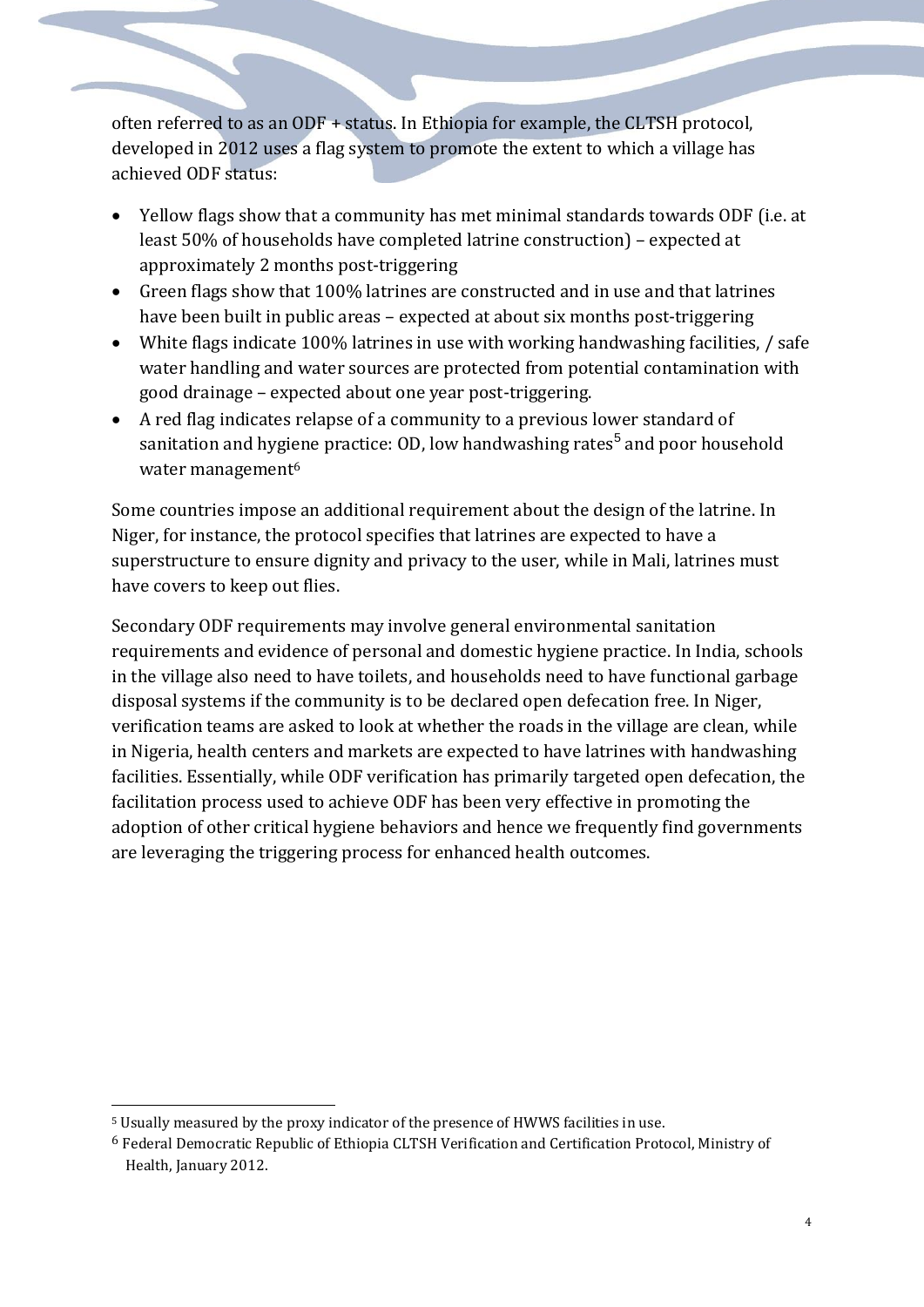| Country       | <b>Primary Indicators</b> |                                                   |                                                   |                                                                   |                                                 | <b>Secondary Indicators</b>                      |                                                 |                                          |                                                              |                                                 |                                 |                                                          |                                                                             |                                                       |
|---------------|---------------------------|---------------------------------------------------|---------------------------------------------------|-------------------------------------------------------------------|-------------------------------------------------|--------------------------------------------------|-------------------------------------------------|------------------------------------------|--------------------------------------------------------------|-------------------------------------------------|---------------------------------|----------------------------------------------------------|-----------------------------------------------------------------------------|-------------------------------------------------------|
|               | Environment is completely | Each household has access to<br>their own latrine | All latrines must be fully<br>imcrional and clear | Each household has<br>HWWS facilities<br>access<br>$\overline{a}$ | Children's feces are disposed<br>nf effectively | a shared latrine<br>Each household has access to | community understands the<br>Each member of the | WASH Committee,<br>Community Action Plan | Institutional WASH facilities<br>Cechoole and health centres | All latrines must have a tight<br>fitting cover | All latrines must have sanitary | The community must be<br>مصام برادانمان<br><b>Donana</b> | Government/community level<br>By-laws imposed at Local<br><b>Depibit DD</b> | water handling at home<br>Communities practicing safe |
| Chad          |                           |                                                   | X                                                 | X                                                                 |                                                 |                                                  |                                                 |                                          |                                                              |                                                 |                                 |                                                          |                                                                             |                                                       |
| Cote d'Ivoire | X                         | $\boldsymbol{X}$                                  | $\mathbf X$                                       |                                                                   |                                                 |                                                  |                                                 |                                          |                                                              | X                                               |                                 |                                                          |                                                                             |                                                       |
| Ethiopia      |                           | X                                                 | $\boldsymbol{X}$                                  | $\mathbf{X}$                                                      |                                                 |                                                  |                                                 |                                          | $\mathbf{X}$                                                 | X                                               |                                 |                                                          |                                                                             | $\mathbf{X}$                                          |
| Ghana         |                           | X                                                 | $\mathbf{X}$                                      | $\mathbf{X}$                                                      | $\mathbf{X}$                                    | X                                                |                                                 | X                                        |                                                              |                                                 |                                 | $\mathbf{X}$                                             |                                                                             |                                                       |
| Kenya         | X                         | $\overline{\mathbf{X}}$                           | X                                                 | $\mathbf{X}$                                                      |                                                 |                                                  |                                                 |                                          |                                                              |                                                 |                                 |                                                          |                                                                             |                                                       |
| Madagascar    | X                         | X                                                 |                                                   | $\mathbf{X}$                                                      |                                                 |                                                  |                                                 | $\mathbf{X}$                             | $\mathbf{X}$                                                 | X                                               |                                 | X                                                        | X                                                                           |                                                       |
| Malawi        | $\mathbf{X}$              |                                                   |                                                   | $\mathbf{X}$                                                      |                                                 | $\mathbf{X}$                                     |                                                 |                                          |                                                              |                                                 |                                 |                                                          |                                                                             |                                                       |
| Mali          |                           | $\bf{X}$                                          | X                                                 | $\mathbf{X}$                                                      |                                                 |                                                  |                                                 |                                          |                                                              | $\mathbf{X}$                                    |                                 |                                                          |                                                                             |                                                       |
| Mozambique    | X                         | $\overline{\mathbf{X}}$                           | X                                                 | $\mathbf{X}$                                                      |                                                 |                                                  |                                                 |                                          |                                                              |                                                 | $\overline{\mathbf{X}}$         |                                                          |                                                                             |                                                       |
| Niger         | X                         |                                                   |                                                   |                                                                   |                                                 |                                                  | $\mathbf{X}$                                    |                                          |                                                              |                                                 |                                 | X                                                        |                                                                             |                                                       |
| Nigeria       |                           | X                                                 |                                                   | $\overline{\mathbf{X}}$                                           |                                                 |                                                  |                                                 |                                          | X                                                            |                                                 |                                 | X                                                        |                                                                             |                                                       |
| Sierra Leone  | $\mathbf{X}$              | $\boldsymbol{\mathrm{X}}$                         | $\mathbf{X}$                                      | $\mathbf{X}$                                                      |                                                 | X                                                | $\mathbf{X}$                                    | X                                        |                                                              | $\mathbf{X}$                                    |                                 | $\overline{\mathbf{X}}$                                  |                                                                             |                                                       |
| Somalia       | X                         | $\bf{X}$                                          | X                                                 |                                                                   | $\mathbf{X}$                                    |                                                  |                                                 |                                          | $\mathbf{X}$                                                 |                                                 |                                 | $\overline{\mathbf{X}}$                                  |                                                                             | $\boldsymbol{\mathrm{X}}$                             |
| (proposed)    |                           |                                                   |                                                   |                                                                   |                                                 |                                                  |                                                 |                                          |                                                              |                                                 |                                 |                                                          |                                                                             |                                                       |
| Togo          |                           | X                                                 |                                                   | X                                                                 |                                                 |                                                  |                                                 |                                          |                                                              | X                                               |                                 | X                                                        |                                                                             |                                                       |
| Zambia        |                           | $\overline{\mathbf{X}}$                           | $\bf{X}$                                          | $\mathbf{X}$                                                      |                                                 |                                                  |                                                 |                                          |                                                              | $\overline{\mathbf{X}}$                         |                                 |                                                          |                                                                             |                                                       |

## **Triggering ODF behavior**

The aim of triggering is to use elements of disgust and pride/dignity to elicit a strong reaction from the community to change OD practices, using established CLTS tools 7. There may be slight differences in the emphasis put on particular tools (i.e. the mapping of 'shit' was seen to be particularly effective in Somalia) in some countries or the development of new tools in others (e.g. the 'Shit and Shake' (hands) for highlighting the importance of handwashing, developed in Malawi). School children are often involved in the triggering process as 'whistleblowers', but due to cultural differences pertaining to the role and conduct of children vis-à-vis adults, this approach may not work across all countries.

<u>.</u>

<sup>7</sup> See CLTS Manual, Kar & Chambers, IDS, 2008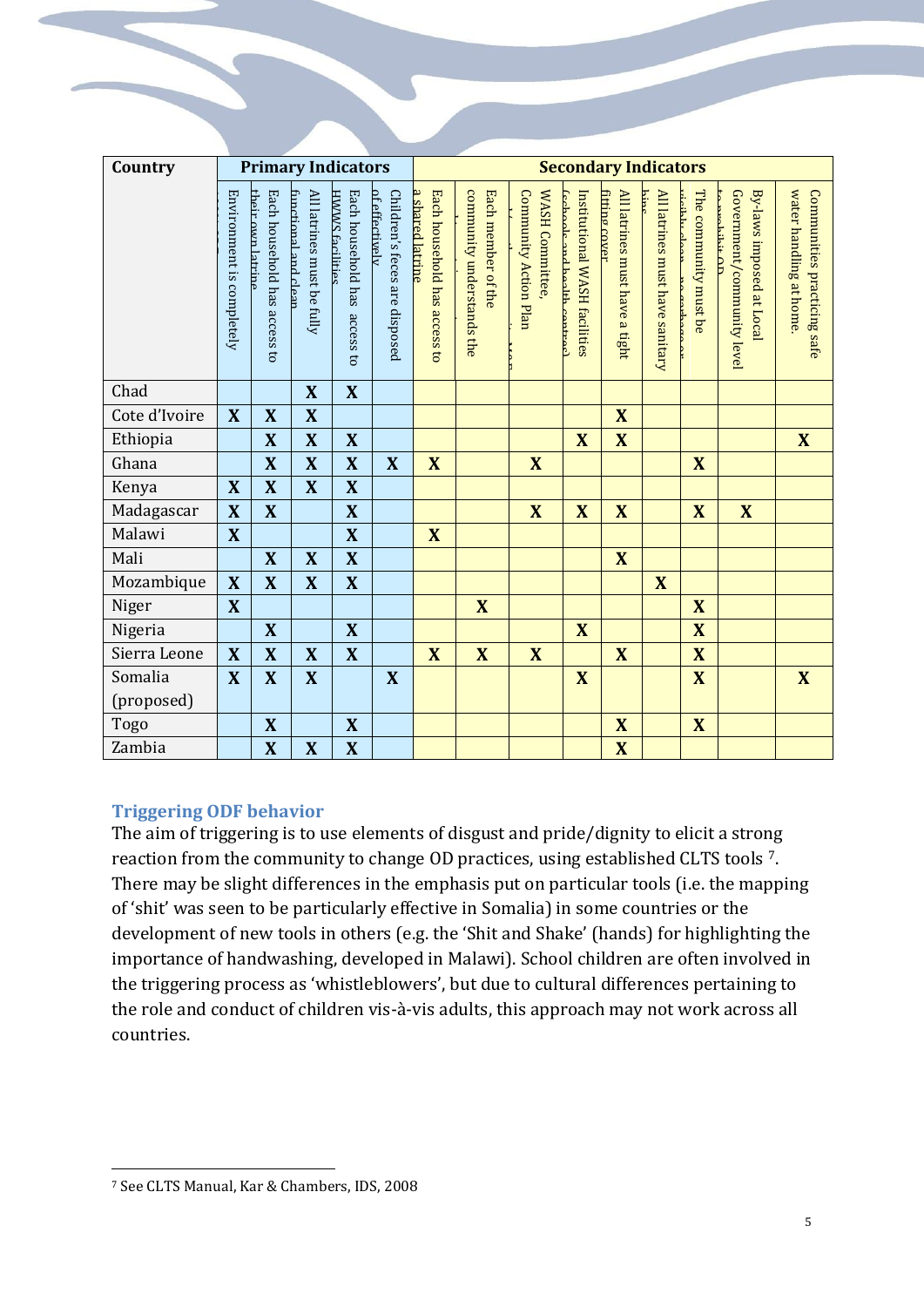The experience to date of working at scale shows that one of the biggest challenges in triggering behavior change is the quality of facilitation. Not all community facilitators are effective at igniting behavior change – much of this involves natural inclination and talent to engage with people. This aspect needs to be considered carefully during the program design phase: how will you monitor facilitator performance and make corrections to either strengthen or identify facilitators who are not effective? In some

*Photo 2 Transect walk in South Sudan.*



*Source: P. Otieno, UNICEF South Sudan.*

countries, Zambia and Sierra Leone for example, strong natural leaders from the communities are identified and these champions are often much more effective at leading the triggering process than maybe a stranger coming in from the government or an NGO.

Another key element of the triggering process is the initiation of a community action plan for reaching ODF. This may be led and developed by the community with support from an

external facilitator or completely led by the community. Implementation of this plan will likely be strengthened by ongoing support and follow up from external resources that can bring in expertise in latrine construction, facilitating access to latrine artisans, etc.

#### **Reporting of ODF**

Reporting of initial ODF attainment is generally conducted by the community itself either in collaboration with a facilitator, a neighboring community (peer review) or by themselves and submitted in a spreadsheet-type format that can be used by facilitators and villagers alike*.* Once the community leaders and follow-up facilitator (can be community health worker, natural leader or NGO representative) agree that the criteria are met, they will declare ODF and will report this at the same time as asking for verification. This is usually done informally, but in some countries such as Ghana, a 'selfassessment' date is agreed with all stakeholders supported by the local Environmental Health Assistant. Only when all community members are satisfied that the ODF criteria have been met will a verification visit be requested.

#### **Verification of ODF**

After the community reports ODF status, a government or NGO team from the district level usually conducts a preliminary verification exercise. The composition of this team varies considerably. In densely populated countries like India, requiring senior districtlevel officials to be on the team could slow down the process of ODF verification considerably. Likewise, an overly in-depth verification process could impede the process when CATS is being implemented at scale. *Verification generally seeks to validate the submission of communities and builds on the key indicators of ODF – namely, that there is no evidence of open defecation, that households have access to*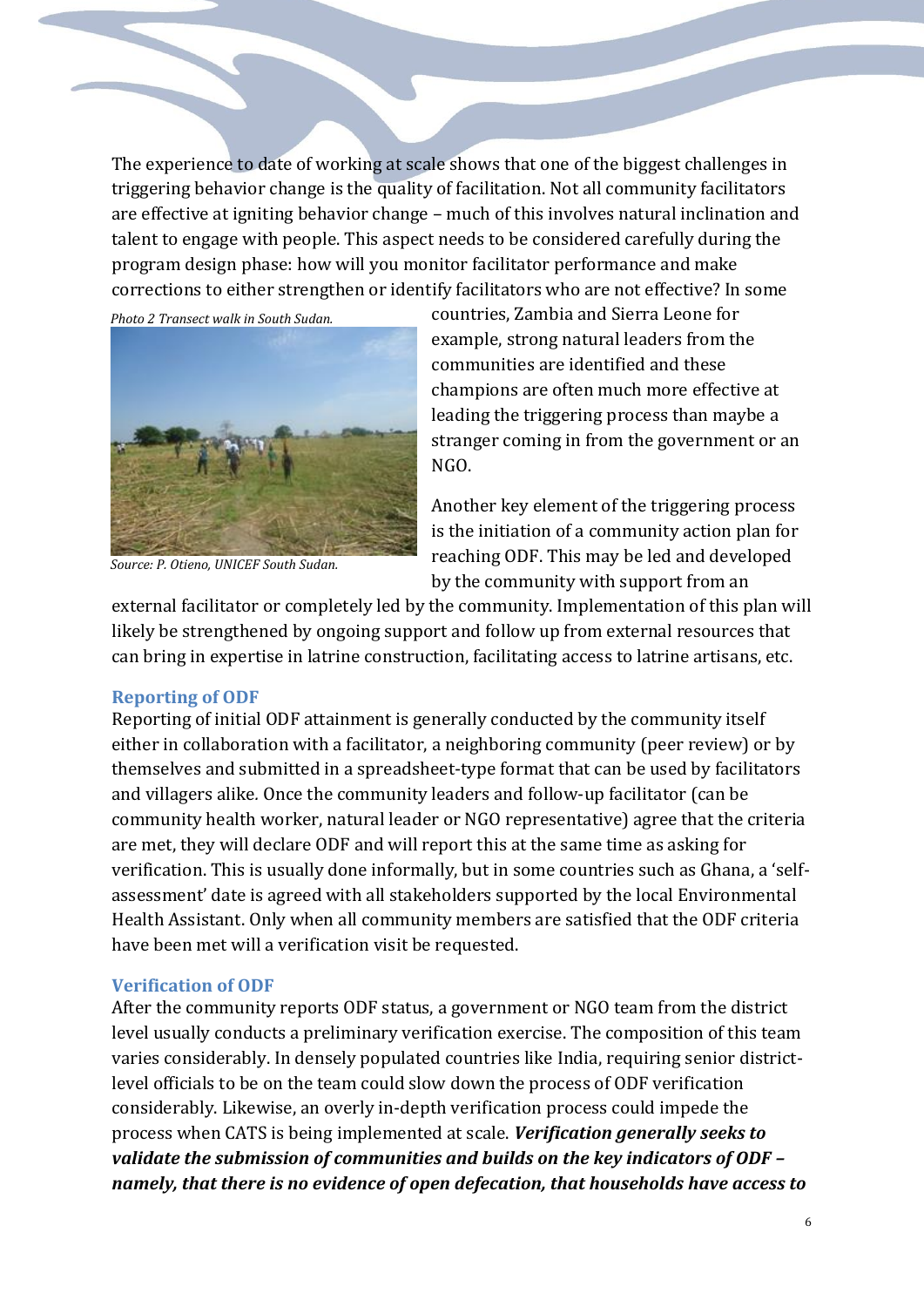*latrines, that handwashing with soap facilities are present and that children's feces are disposed of safely. A small sampling of households may corroborate a visual inspection of the community, however, a full survey of all households is likely to be impossible to achieve at scale* and therefore verification processes should consider what can realistically be rolled out on a broader scale and be sustained given available resources.

Countries also differ on the requirements for how long a community has to remain free of open defecation before it can receive ODF status, the period ranging from 1 to 6 months. In Sierra Leone, for instance, the status is conferred after a community has been ODF for at least three months, whilst in Nigeria a 6 month period is required. Many countries require two separate visits from government authorities to verify ODF status.

*Photo 3 Sign of ODF in Ngamboula Village, Cameroon* 



*Source: UNICEF Cameroon.*

However, only India and Kenya have independent bodies survey the applications for ODF status. **Third party verification** helps remove any subjectivity in the process and the likelihood that communities are granted ODF status simply to make a district official able to claim his district has high ODF rates.

While most countries follow the same basic template of verification of ODF status by authorities at successively higher levels of government, the details of the procedure

vary widely. Communities are almost always expected to apply for ODF verification to local or district-level officials. For example in Ghana, the community is expected to have first completed a rigorous self-assessment, as detailed above (section 4). In these countries, districts that present unprepared communities to the regional verification teams can be penalized, creating an incentive for communities to take the selfassessment seriously. Remembering the participative roots of CLTS, it is important that the community members are not passive 'recipients' of verification, but are fully involved in the process, ideally including natural leaders and other (adjacent) community representatives in the verification team.

#### **Certification of ODF**

Once verified, a certificate is usually given to the community leaders to establish their status as ODF. These certificates vary from country to country, but usually are simple documents bearing the signatures of the key members of the verification team. A date is commonly set after this to celebrate ODF status – this event varies but can be done collectively (between several newly ODF villages) at district level, or locally. Celebrations have proven very important for recognizing the communal pride and for the sustainability of the status – evidence shows that a community is less likely to renege on an agreement that has been publicly commemorated and witnessed by local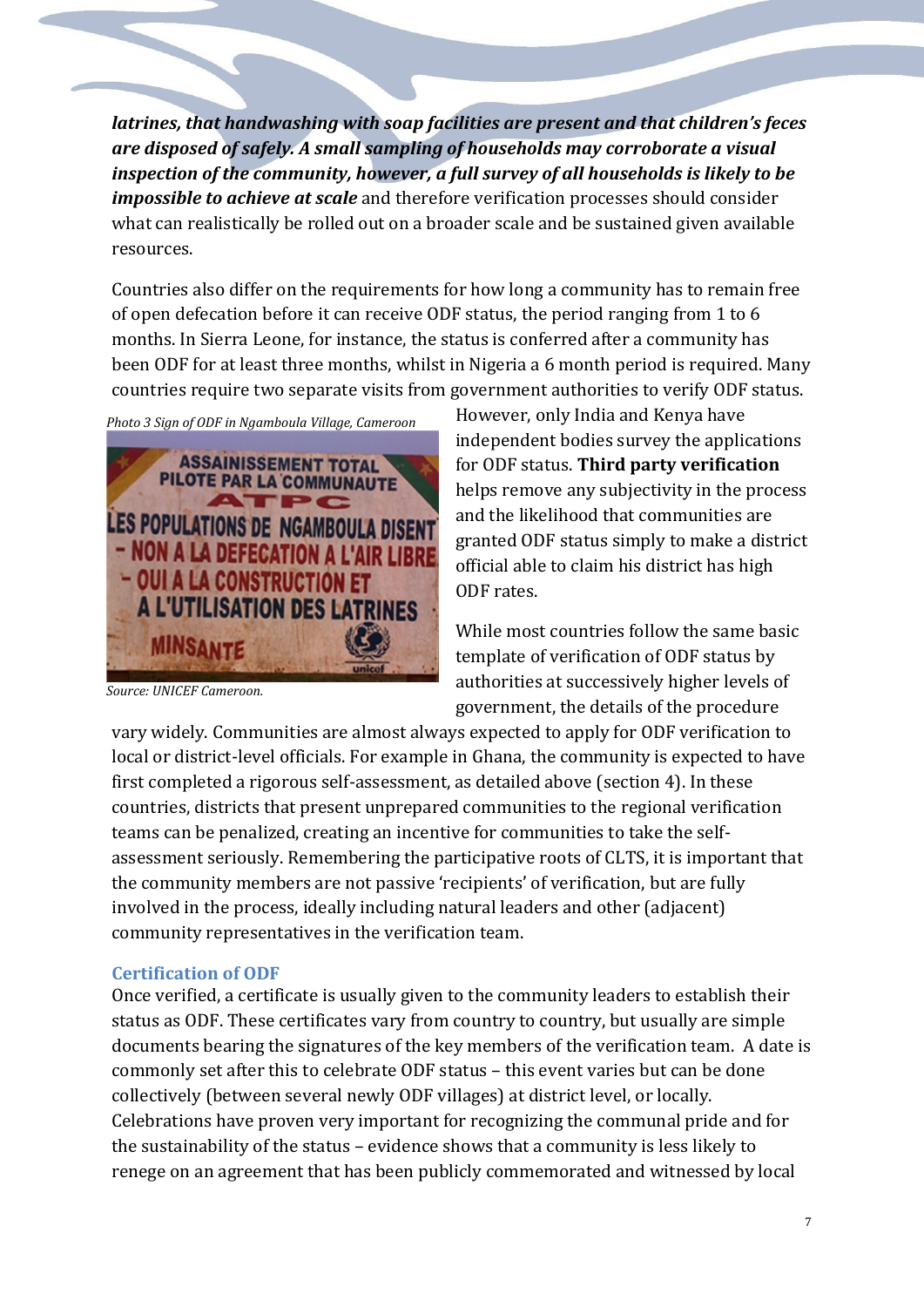dignitaries and neighboring communities<sup>8</sup>. Often a plaque is erected in the village which serves to remind the community of their commitment, as well as to act as an announcement to visitors. In some countries, rewards are given for the attainment of ODF. These rewards are generally not advisable as they are difficult to sustain at scale and they undermine the idea that communities should become ODF in their own best interest rather than to receive an external 'prize'. Rewards can also confound implementation efforts similar to the way subsidies have undermined programming in the past – by creating expectations and competition amongst communities. While recognizing communities for ODF attainment is critical, rewarding them is not.

In Somalia, it has been proposed that the ODF protocol includes a secondary action plan during the certification process that details how ODF status will be maintained. The proposal suggests that at the time of certification the community is required to make a pledge or a statement of some kind that shows that there is a plan and intent to maintain the ODF status.

## **7. Post-ODF monitoring/follow up**

While the initial focus of a CATS program is behavior change and elimination of OD, a *Photo 4: Shit mapping exercise in a community in Malawi.*



*Source: J. Maulit, UNICEF Malawi.*

secondary and equally critical component is sustainability of that behavior change. The experience of CATS to date has shown that the most critical factors for sustaining behavior change are post-ODF monitoring and follow-up visits to support communities in developing sustainable facilities, access to needed technical support and to develop plans for the long term upkeep of ODF status. It is in this phase that sanitation marketing efforts and access to technical expertise, sanitation

products etc. may be most effective in supporting communities' long term plans for improved sanitation.

In some countries, e.g. Ghana and Mali, the protocol includes provision to spot-check communities' ODF status so that in principle certification can be removed if the criteria are subsequently found not to be met. Including a second tier of ODF status in the protocol, such as 'ODF +' helps to ensure continued follow up and vigilance after the initial verification.

<sup>&</sup>lt;u>.</u> <sup>8</sup> The 'Rule of Commitment' or public pledge: See Social Norms literature e.g. C. Bicchieri & H. Mercier, 2013.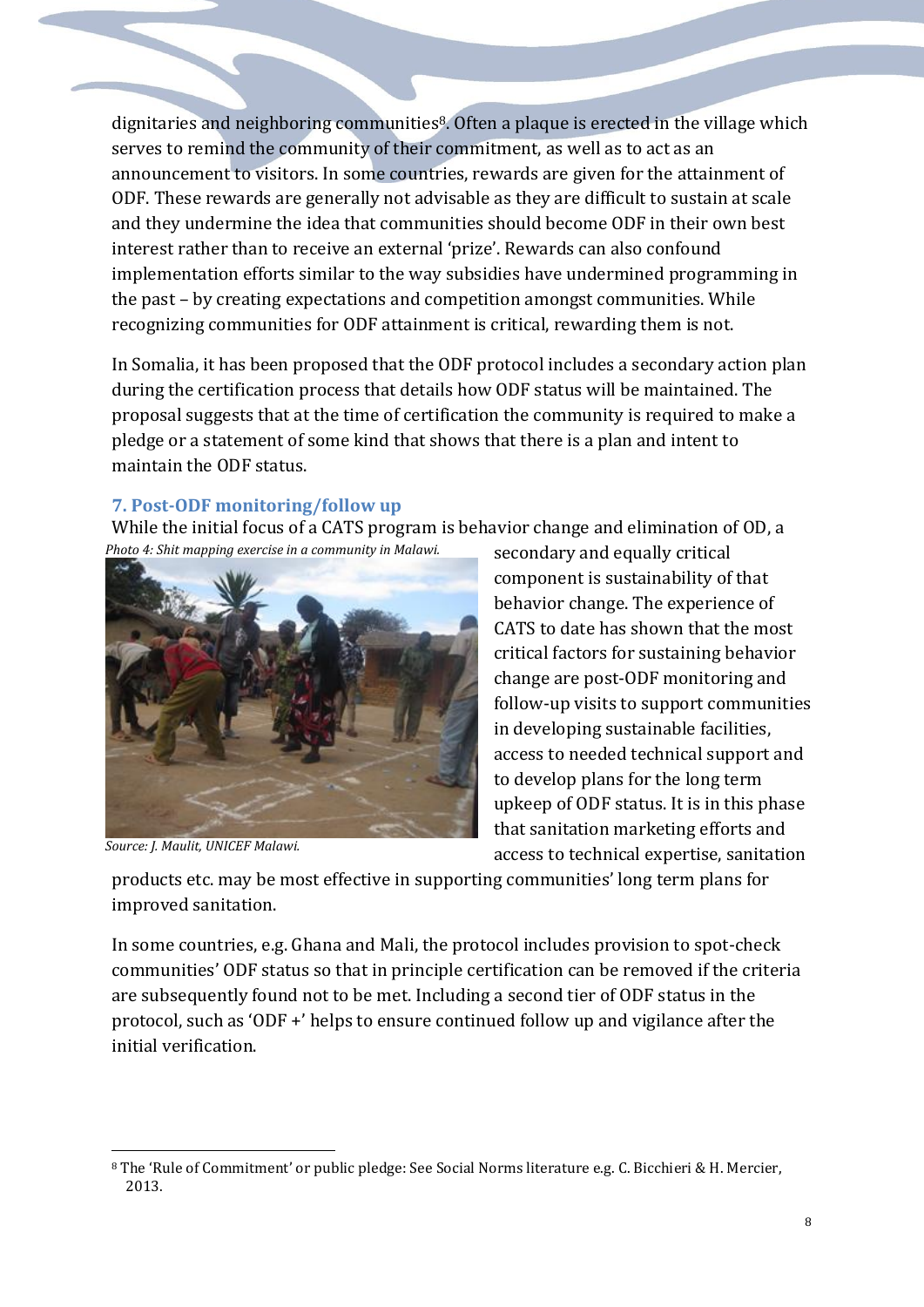#### *Box 1: ODF Protocol in Nigeria.*

In Nigeria, the definition of ODF includes two distinct outcomes, reflecting the consensus of a national level group of stakeholders: elimination of OD and the secondary level status of Total Sanitation, defined as personal and domestic hygiene and environmental sanitation. The process encompasses four essential components as shown in the figure below. Celebrations of ODF with communities are done in partnership with state level government. Monitoring and data flow occurs at four levels: community self-reporting, verification by local government, certification by state and national level analysis, with compilation and dissemination occurring on a monthly basis. Excel spreadsheets are generally used to compile data and to assess key indicators of progress such as triggering rates, % of triggered communities that are achieving ODF, TS etc.



(Except from presentation by Bisi Agberemi, UNICEF Nigeria 2012).

*Source: UNICEF Nigeria, 2012.* 

## **Sustaining ODF**

<u>.</u>

In part, the exercise of compiling and reviewing the protocols was to answer the question of which elements of design may be considered as the most important determinants of sustainability and *how can they be measured/monitored*?

Unsurprisingly, the critical elements of sustainability have shown to be those related to good programming design – i.e. how well thought through was the protocol? The two key determinants which have been identified through a West Africa review of CLTS were post-triggering visits and monitoring as well as the quality of facilitation<sup>9</sup>. These determinants have also surfaced in subsequent discussions and evaluations of CLTS programs across the Region (Kenya, Zambia). Many programs simply don't budget or have the timelines to support post-triggering follow on and see an ODF declaration as the chief outcome. However, in most cases, post certification is exactly the point at which communities are looking for support to access sanitation products and services and advice. Current programming and review processes are looking at including innovations such as post-ODF sustainability plans (Somalia) and linking post-ODF

<sup>9</sup> Roll-out Evaluation of CLTS in West & Central Africa, Bevan 2011.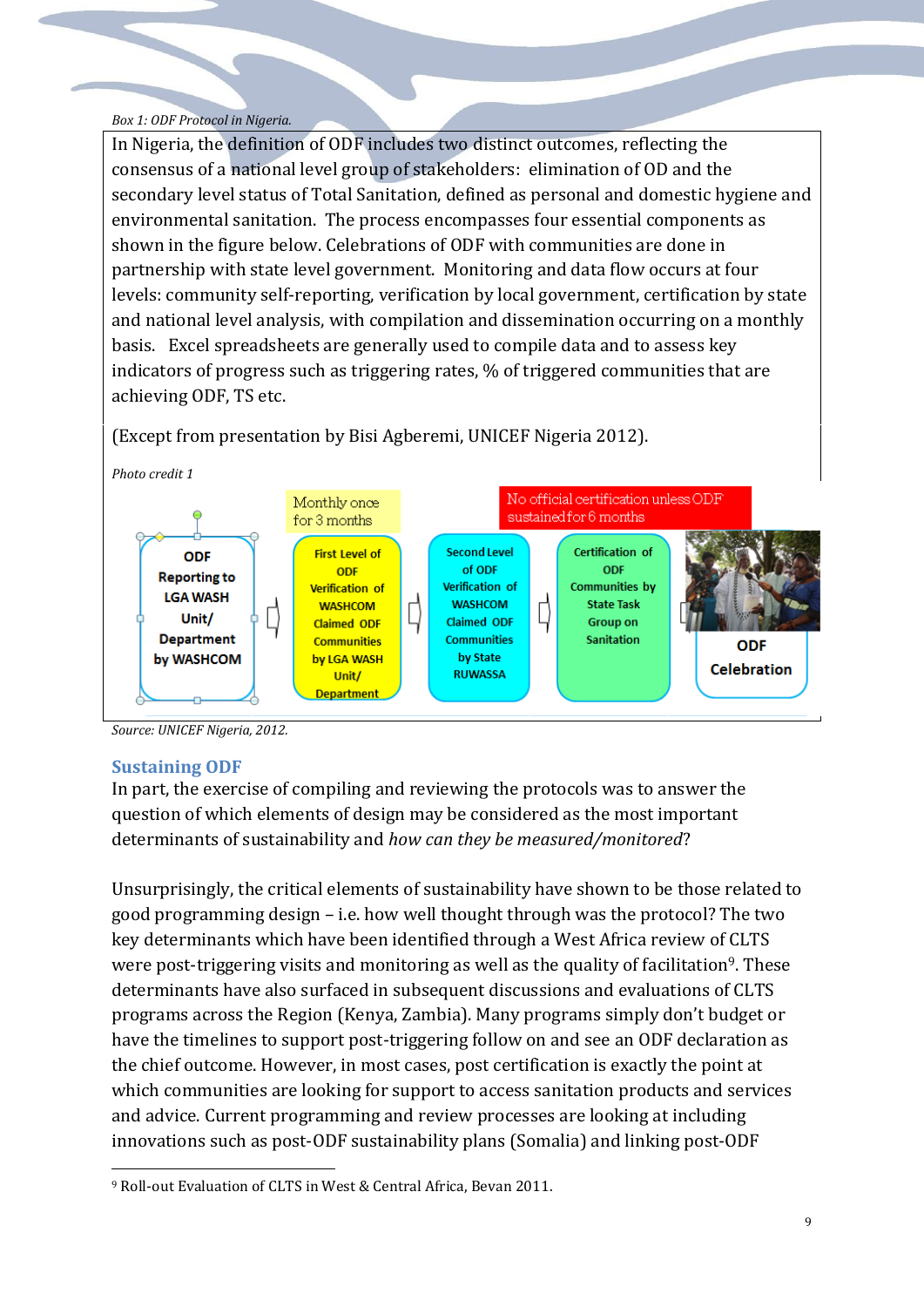monitoring with Sanitation Marketing efforts (Malawi, Zambia, Ethiopia). The frequency of post-certification visits will vary depending on need, but should ideally be at least once per month during the first year. This is often helped when there is a secondary phase of verification such as 'ODF+' or in Ghana the 'Model Clean Community' (Ghana ODF Protocol, 2011).

A recent impact analysis of the Mozambique 'One Million Initiative' found a 10% loss of ODF status in 3 years across a program area covering over one million beneficiaries. The report concluded that the status was largely sustainable but will depend heavily on strengthening of local monitoring capacity to maintain the current levels of awareness and commitment (More than water, 2011). Similar conclusions have been drawn from reviews of CLTS programs in Bangladesh and East Java (WSP, 2011).

Quality of facilitation is a determinant of sustainability in that it is a measure of how fully engaged the community was in the triggering and thus, how effective the process was. Monitoring quality of facilitation is a challenge, but indicators have been suggested which include: number of triggered villages which have become ODF (per facilitator), emergence of natural leaders, extent to which communities are developing improved latrines, degrees of collective actions undertaken as a result of a heightened 'awareness' of the community following triggering, degree of rapport created (by observation) etc.<sup>10</sup>

Ultimately sustainability relates to quality programming and other indicators of quality relate to the following factors:

 *How well defined and organic to local structures are the roles of stakeholders in the process?* A critical element of the CATS process is to be clear on the roles and responsibilities of various stakeholders in the process, both in terms of action and in terms of the type of data and support they are expected to provide. Traditional leaders or chiefs in Zambia have provided the backbone of the national CLTS program, ensuring that communities have the support and also the motivation to move towards ODF. In Malawi, the communities in collaboration with Health Support Workers are instrumental in providing quality monitoring and feedback on ODF attainment and sustainability. Of critical importance is the fact that health extension workers (HEW) are assigned to a specific set of villages in Malawi and therefore there is a sense of accountability of the HEW to the community and vice versa which supports effective monitoring and sustainability of the ODF progress. In Ethiopia, the health extension workers also play a key role in supporting monitoring and verification of ODF. In Ghana, the Output Based Aid 'performance related pay scheme' for environmental health officers (EHOs) incentivizes performance of EHOs tied to community ODF outcomes. CLTS interventions must be well integrated into government programming so that health workers are not paid additional stipends for CLTS so that this work becomes an add-on or project-like intervention.

<u>.</u>

<sup>10</sup> See UNICEF Sanitation monitoring toolkit \*under development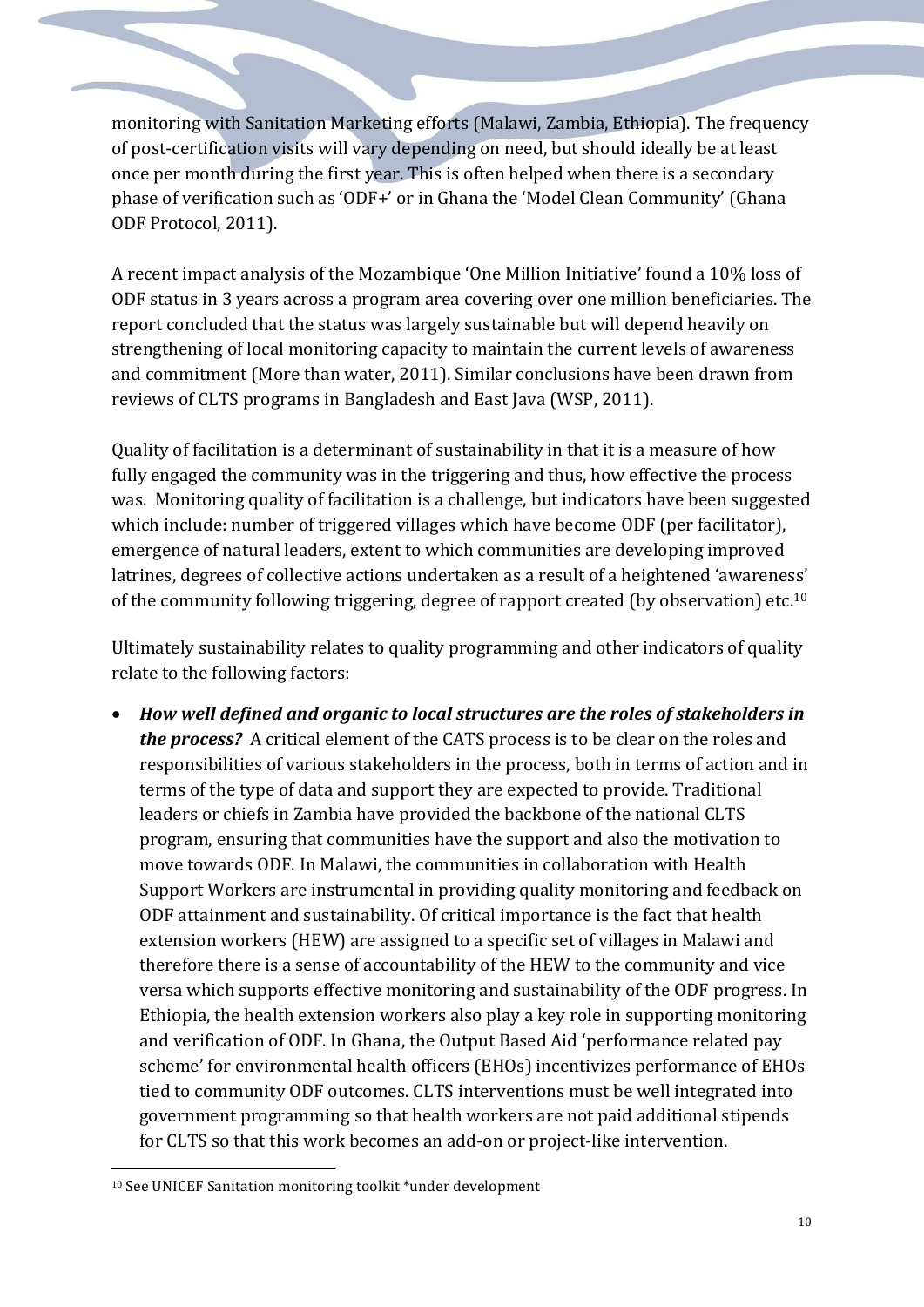- *Timing and spacing of the ODF certification process*. In many countries, a time lag between reporting and verification can impose additional criteria for communities to sustain the ODF status longer. This has reportedly been very effective in countries such as Ghana, Nigeria and India, in that communities are forced to consider options for sustaining the behavior and the facilities that would support a positive certification and at the same time support long term sustainability.
- *Modernizing Monitoring Methods.* Traditional paper based reporting can be cumbersome and time consuming, particularly as more countries move to scale with ODF campaigns. Sustainability in some part lies in a reliable and scaleable monitoring system that can further be leveraged for post-ODF action planning (i.e. mapping of ODF communities, assessing sanitation demand and supply needs, etc). To date, there have been pilot experiences of mapping ODF in some countries, including Malawi, using GPS technology. At present, the use of this type of technology offers the promise of real time reporting, simplification of data and enhanced use of data for mapping and other presentational purposes. SMS based monitoring has been used successfully in Indonesia and could be an effective mechanism to explore in SSA given the cell phone usage rates and affordability. Further exploration is needed on how to enhance this type of reporting at scale in a cost-effective manner.

# **Monitoring Towards National ODF Targets**

*National t*arget setting has been an impressive trend in SSA, reflecting strong government motivation to improve sanitation coverage, with the following countries now having declared national/rural ODF targets:

Zambia (2014), Kenya (2013), Rwanda (2020), Madagascar (2018), Malawi, Mozambique, The Gambia, Burkina Faso and Ethiopia (2015).

Several other countries have declared regional and/or district targets, such as Nigeria, Ghana and Sierra Leone. Zambia was the first African country to declare a fully ODF District – Choma - in 2011.

Target setting has offered many positive advantages to ODF efforts:

- Generally resulted in national strategy documents which propose an ODF protocol which should be followed (resulting in a common approach for CATS program implementation)
- Allow for assessment of resource needs and mobilization to reach goals
- Have underlined the need for improved monitoring and coordination of data/management of national programs (e.g. Kenya developed the national CLTS 'Hub' which serves as a clearing house for monitoring data, program benchmarking etc.)
- Have galvanized the sector into a common pursuit and approach around which all partners can be coordinated and act coherently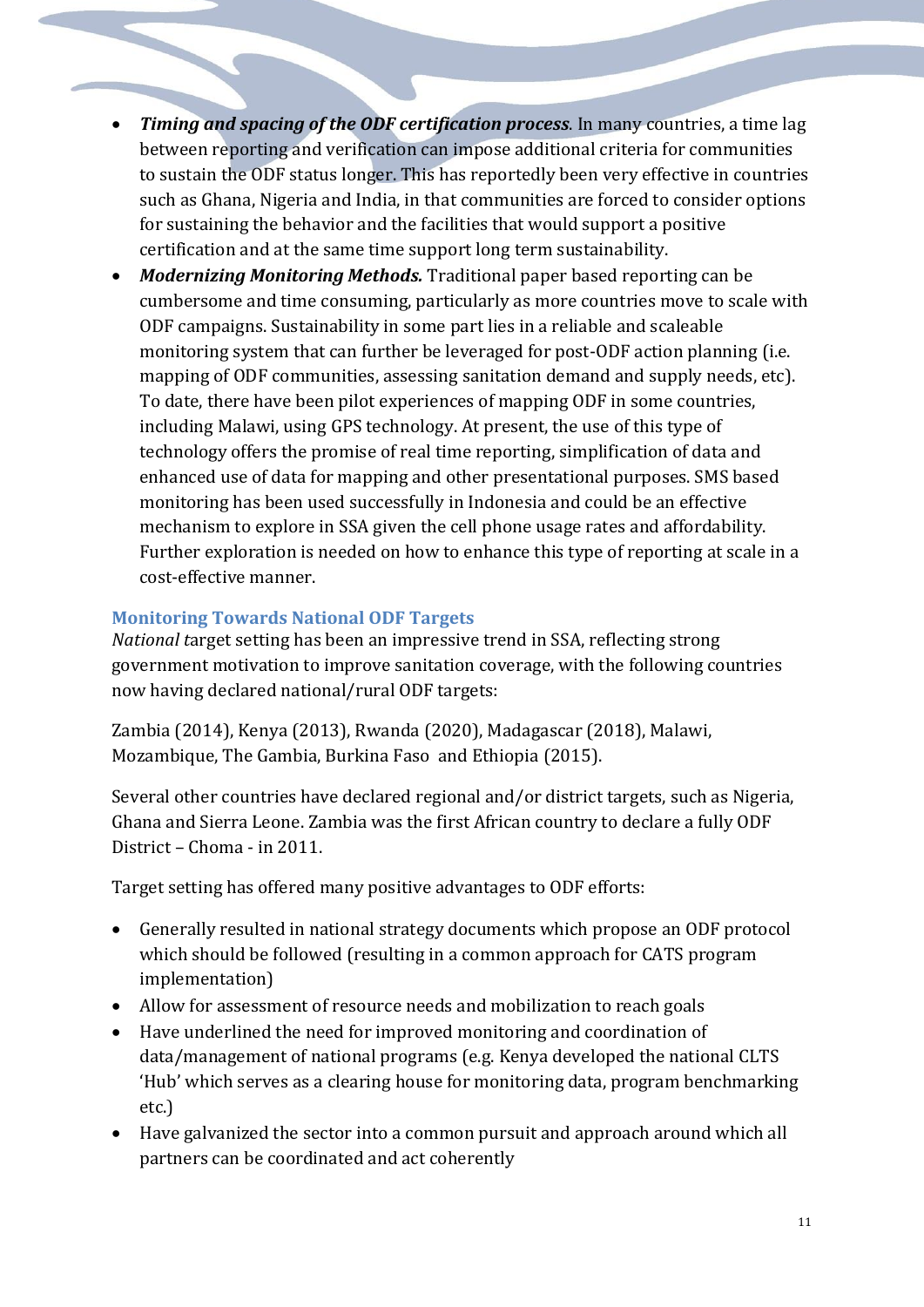• Provided regional, inter-country pressure to accelerate efforts, particularly when combined with regional sanitation monitoring and tracking processes (e.g. AfricaSan, e-Thekwini)

While many positive benefits are associated with target setting, efforts are needed to ensure that as countries scale up, data collection remains accurate, reliable and objective. In the desire to scale and reach targets, there is always the potential for districts and provinces to exaggerate results or compromise on quality of programming and this is the real concern in terms of sustainability. Lessons have been learnt from Asia in this regard, for example with the Indian Total Sanitation campaign (Spears, 2012).

# **Final Points**

CLTS has taken hold across SSA since its introduction in the last six years and is a very credible strategy for eliminating open defecation. Due to the speed with which it is being scaled up, its use as a primary vehicle of elimination of OD and the newness of the approach in SSA, it is essential to take note of key lessons which impact on effectiveness and sustainability. The process of developing an ODF protocol allows for reflection on what works and to build on the experience of neighboring countries. While the experience and lessons of CLTS in Asia have been illustrative, the rapid scale up of CLTS in SSA must be understood contextually in terms of the unique circumstances that enable and challenge its rollout in this Region.

Some of the key points to consider in developing an ODF protocol include:

- Leverage the ODF protocol to yield enhanced health outcomes such as handwashing with soap and safe disposal of children's feces which can easily be incorporated into the triggering process and which are key elements of the definition of maintaining an ODF environment.
- Develop one consistent protocol for the WASH sector in-country. Host an ODF protocol workshop to discuss key issues and develop consensus on a common approach for defining ODF, monitoring tools, etc.
- Investigate the use of mobile /smartphone /GPS technologies which may enable more 'real-time' monitoring of the situation on the ground and allow for increased versatility in data presentation and mapping.
- Develop a monitoring framework that includes both process and output outcomes to reflect such parameters as facilitator quality, data reliability, etc.
- Consider ways of recognizing communities that do not involve subsidized awards or ceremonies to communities so as not to undermine the CLTS approach.
- Include a time lag between reporting of ODF by communities and certification
- Aiming for a second level of 'ODF +'ensures continued follow up after certification and increases sustainability.
- Consider, include and budget for follow-up visits with communities as part of the CLTS process and attainment of sustainable/improved latrines not as an add-on.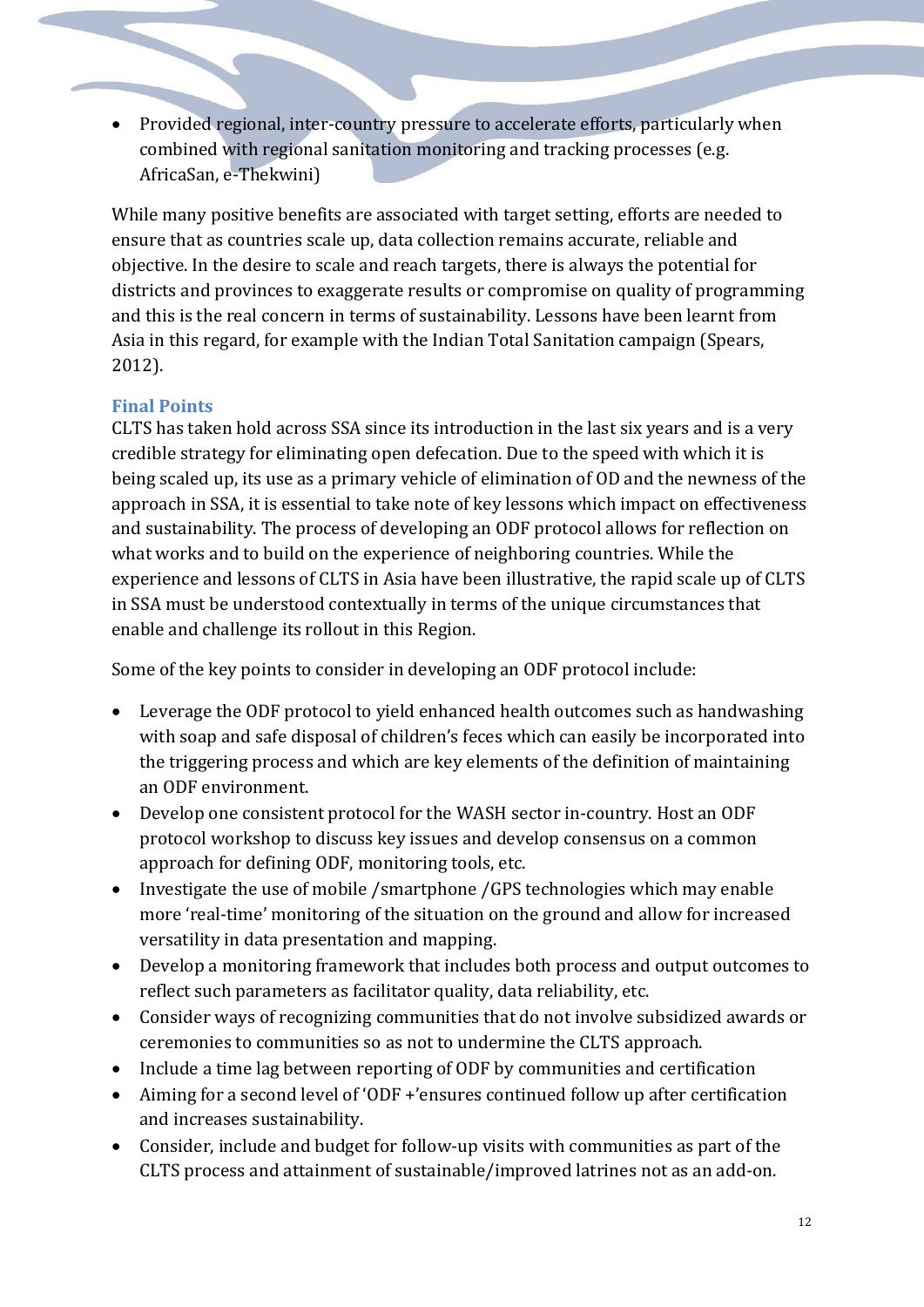Consider the certification and sustaining of ODF as the chief outcome, not initial ODF reporting.